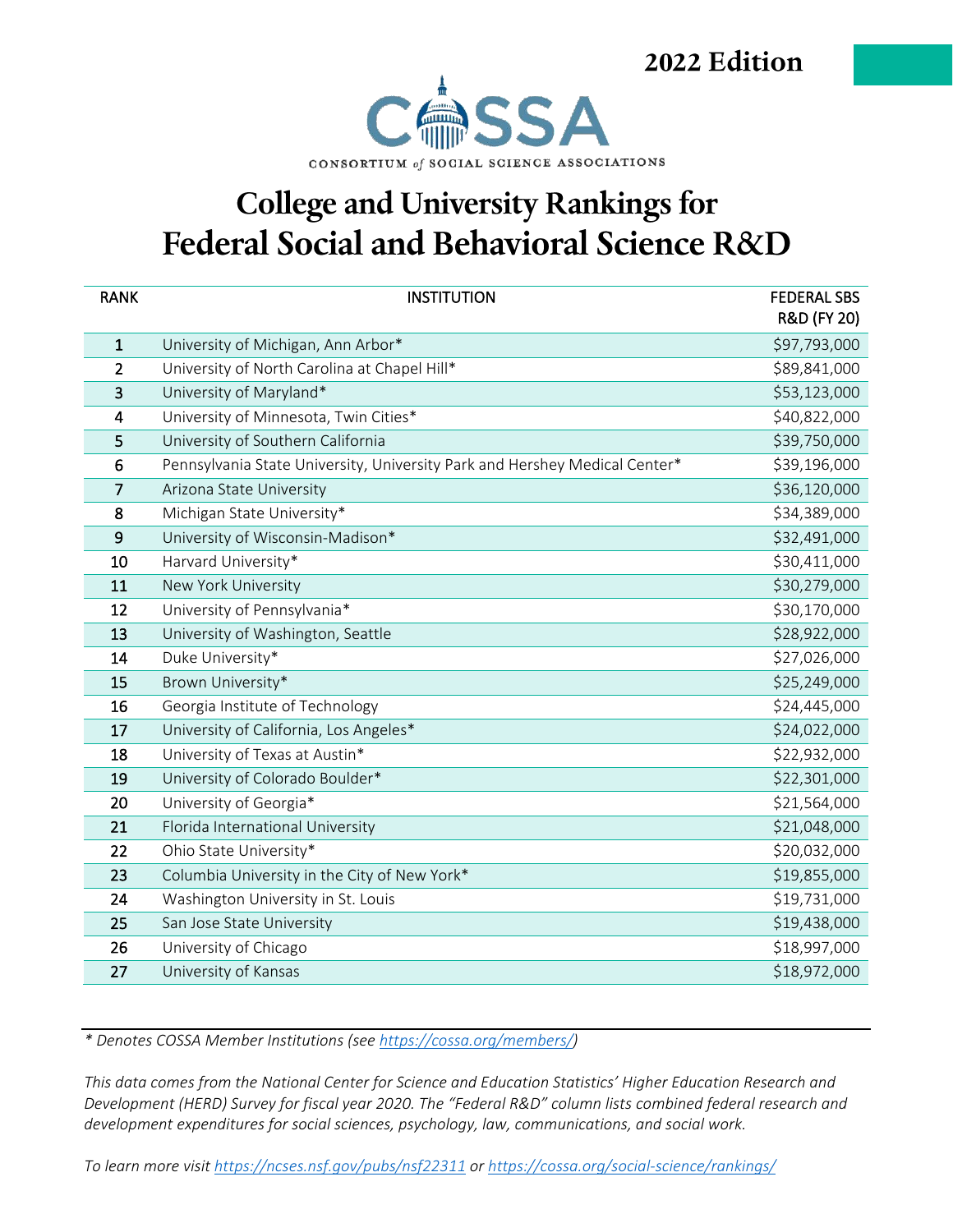| 28 | University of Oregon                                            | \$18,144,000 |
|----|-----------------------------------------------------------------|--------------|
| 29 | University of Connecticut                                       | \$17,920,000 |
| 30 | Mississippi State University                                    | \$17,788,000 |
| 31 | Georgia State University                                        | \$17,753,000 |
| 32 | University of Pittsburgh, Pittsburgh*                           | \$17,230,000 |
| 33 | Stanford University*                                            | \$16,691,000 |
| 34 | University of California, Berkeley*                             | \$16,576,000 |
| 35 | University of California, San Diego                             | \$16,560,000 |
| 36 | Indiana University, Bloomington*                                | \$16,454,000 |
| 37 | University of South Florida, Tampa                              | \$15,823,000 |
| 38 | Boston University*                                              | \$15,583,000 |
| 39 | University of Oklahoma, Norman and Health Science Center        | \$15,354,000 |
| 40 | University of Utah                                              | \$14,923,000 |
| 41 | San Diego State University                                      | \$14,740,000 |
| 42 | University of Illinois at Urbana-Champaign*                     | \$14,548,000 |
| 43 | Carnegie Mellon University*                                     | \$14,519,000 |
| 44 | City University of New York, Hunter College                     | \$13,861,000 |
| 45 | University of California, Davis                                 | \$13,548,000 |
| 46 | University of Denver                                            | \$13,513,000 |
| 47 | University of South Carolina, Columbia                          | \$13,091,000 |
| 48 | University of Florida                                           | \$13,037,000 |
| 49 | Florida State University                                        | \$12,907,000 |
| 50 | Cornell University*                                             | \$12,782,000 |
| 51 | University of Delaware                                          | \$12,579,000 |
| 52 | Northeastern University                                         | \$12,553,000 |
| 53 | Colorado State University, Fort Collins                         | \$12,534,000 |
| 54 | Northwestern University*                                        | \$12,410,000 |
| 55 | University of Nebraska-Lincoln*                                 | \$12,374,000 |
| 56 | University of Houston                                           | \$11,968,000 |
| 57 | Texas State University                                          | \$11,821,000 |
| 58 | Texas A&M University, College Station and Health Science Center | \$11,448,000 |
| 59 | University of Central Florida                                   | \$11,318,000 |
| 60 | George Washington University                                    | \$11,228,000 |
| 61 | Princeton University*                                           | \$11,041,000 |
| 62 | Purdue University, West Lafayette                               | \$10,941,000 |
| 63 | University of Miami                                             | \$10,499,000 |
| 64 | Virginia Commonwealth University                                | \$10,448,000 |
| 65 | University of Iowa*                                             | \$10,392,000 |
| 66 | University of New Mexico                                        | \$10,270,000 |
| 67 | Temple University                                               | \$10,241,000 |
| 68 | <b>Brandeis University</b>                                      | \$10,007,000 |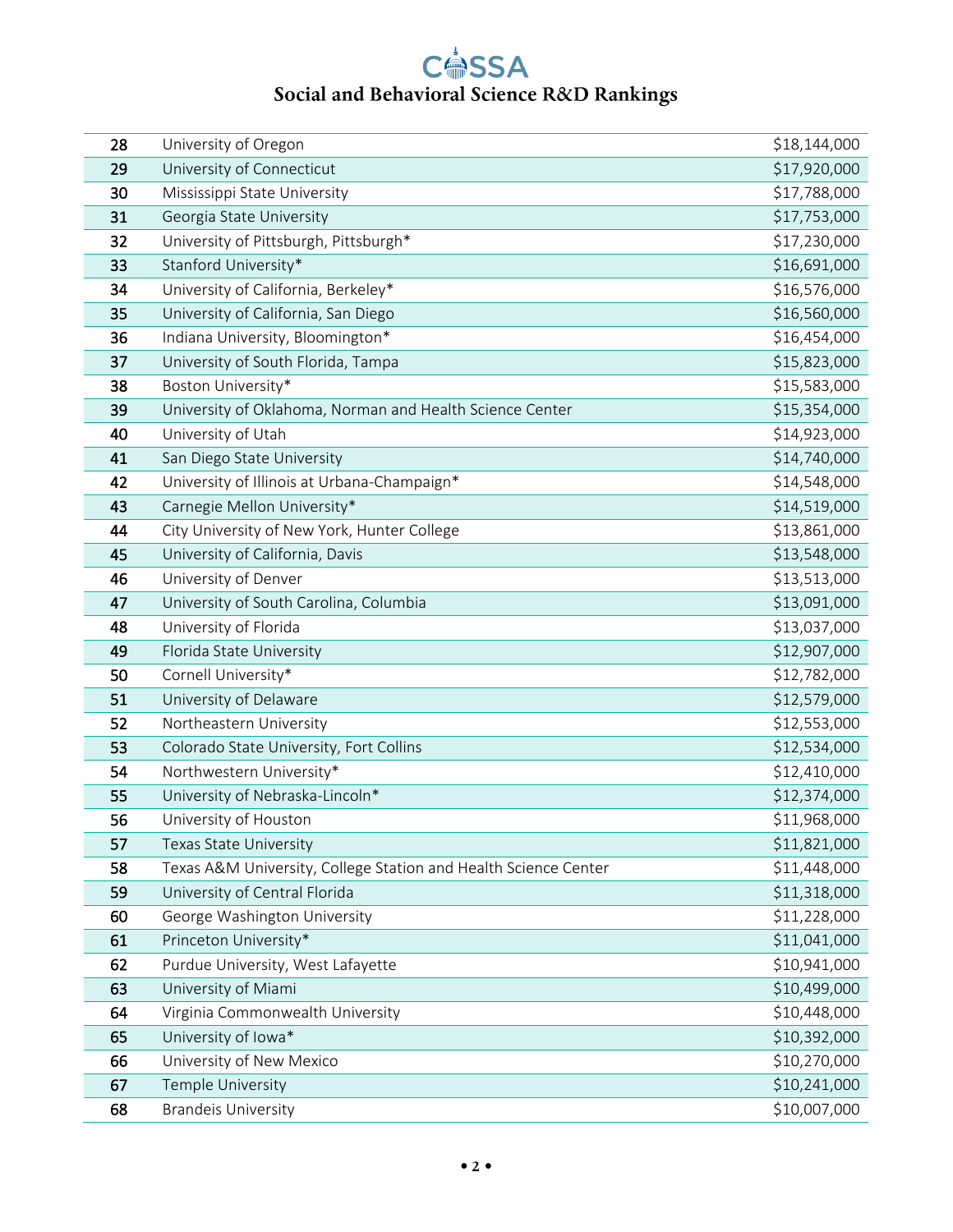| 69  | Johns Hopkins University*                                      | \$9,976,000 |
|-----|----------------------------------------------------------------|-------------|
| 70  | Dartmouth College and Dartmouth Hitchcock Medical Center       | \$9,848,000 |
| 71  | Vanderbilt University and Vanderbilt University Medical Center | \$9,685,000 |
| 72  | American University                                            | \$9,462,000 |
| 73  | <b>Boston College</b>                                          | \$9,092,000 |
| 74  | George Mason University*                                       | \$8,830,000 |
| 75  | University of Arizona*                                         | \$8,421,000 |
| 76  | Georgetown University*                                         | \$8,231,000 |
| 77  | Kansas State University                                        | \$8,173,000 |
| 78  | University of Virginia, Charlottesville*                       | \$8,168,000 |
| 79  | Washington State University                                    | \$7,864,000 |
| 80  | University of Missouri, Columbia                               | \$7,828,000 |
| 81  | Yale University*                                               | \$7,816,000 |
| 82  | Rutgers, The State University of New Jersey, New Brunswick     | \$7,555,000 |
| 83  | University of Massachusetts Amherst                            | \$7,528,000 |
| 84  | University of New Hampshire                                    | \$7,516,000 |
| 85  | Indiana University-Purdue University, Indianapolis             | \$7,411,000 |
| 86  | Massachusetts Institute of Technology*                         | \$7,180,000 |
| 87  | University of Maryland, Baltimore County                       | \$7,020,000 |
| 88  | Syracuse University                                            | \$6,818,000 |
| 89  | Virginia Polytechnic Institute and State University*           | \$6,722,000 |
| 90  | State University of New York, University at Albany             | \$6,346,000 |
| 91  | University of Texas M. D. Anderson Cancer Center               | \$5,981,000 |
| 92  | University of Alabama, Tuscaloosa                              | \$5,937,000 |
| 93  | Uniformed Services University of the Health Sciences           | \$5,704,000 |
| 94  | University of Massachusetts Boston                             | \$5,679,000 |
| 95  | William & Mary                                                 | \$5,475,000 |
| 96  | University of Wisconsin-Milwaukee                              | \$5,398,000 |
| 97  | North Dakota State University                                  | \$5,322,000 |
| 98  | University of Notre Dame                                       | \$5,236,000 |
| 99  | University of Louisville                                       | \$5,188,000 |
| 100 | <b>Emory University</b>                                        | \$5,173,000 |
| 101 | University of California, Santa Barbara*                       | \$5,128,000 |
| 102 | <b>Rice University</b>                                         | \$5,039,000 |
| 103 | State University of New York, Stony Brook University           | \$5,003,000 |
| 104 | University of Kentucky                                         | \$4,974,000 |
| 105 | State University of New York, University at Buffalo            | \$4,970,000 |
| 106 | University of Nevada, Reno                                     | \$4,800,000 |
| 107 | North Carolina State University*                               | \$4,773,000 |
| 108 | University of Alabama at Birmingham                            | \$4,759,000 |
| 109 | Naval Postgraduate School                                      | \$4,751,000 |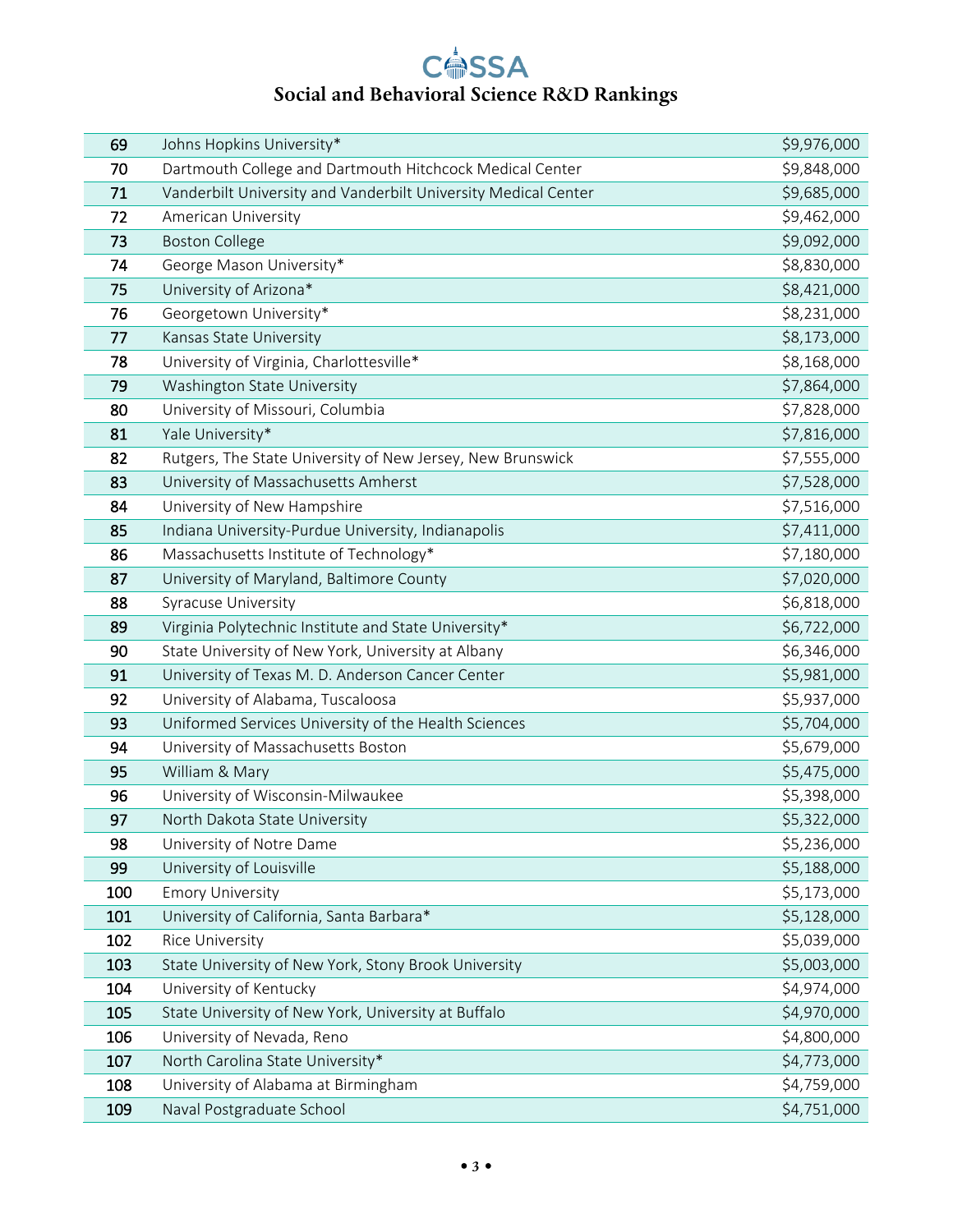| 110 | University of California, Irvine*                              | \$4,738,000 |
|-----|----------------------------------------------------------------|-------------|
| 111 | University of Illinois at Chicago                              | \$4,672,000 |
| 112 | University of Rochester                                        | \$4,575,000 |
| 113 | State University of New York, Binghamton University            | \$4,571,000 |
| 114 | Portland State University                                      | \$4,549,000 |
| 115 | United States Army War College                                 | \$4,500,000 |
| 116 | City University of New York, John Jay College Criminal Justice | \$4,492,000 |
| 117 | Teachers College, Columbia University                          | \$4,474,000 |
| 118 | University of Texas at San Antonio                             | \$4,456,000 |
| 119 | Clemson University                                             | \$4,264,000 |
| 120 | Oregon State University                                        | \$4,167,000 |
| 121 | Wayne State University                                         | \$4,160,000 |
| 122 | University of Montana, Missoula                                | \$4,116,000 |
| 123 | University of Massachusetts Lowell                             | \$3,942,000 |
| 124 | Case Western Reserve University*                               | \$3,793,000 |
| 125 | <b>Tulane University</b>                                       | \$3,764,000 |
| 126 | University of Tennessee, Knoxville                             | \$3,716,000 |
| 127 | Utah State University                                          | \$3,697,000 |
| 128 | Kent State University                                          | \$3,663,000 |
| 129 | University of Texas at El Paso                                 | \$3,526,000 |
| 130 | University of Cincinnati                                       | \$3,444,000 |
| 131 | Carlos Albizu University                                       | \$3,435,000 |
| 132 | Oklahoma State University, Stillwater                          | \$3,386,000 |
| 133 | <b>Tufts University</b>                                        | \$3,274,000 |
| 134 | University of Idaho                                            | \$3,272,000 |
| 135 | Auburn University, Auburn                                      | \$3,232,000 |
| 136 | University of California, Riverside                            | \$3,106,000 |
| 137 | <b>Drexel University</b>                                       | \$3,036,000 |
| 138 | University of North Carolina at Greensboro                     | \$3,032,000 |
| 139 | DePaul University                                              | \$2,980,000 |
| 140 | Alcorn State University                                        | \$2,807,000 |
| 141 | University of Southern Mississippi                             | \$2,799,000 |
| 142 | Rensselaer Polytechnic Institute                               | \$2,798,000 |
| 143 | University of Memphis                                          | \$2,627,000 |
| 144 | University of North Carolina at Charlotte                      | \$2,564,000 |
| 145 | University of Rhode Island                                     | \$2,534,000 |
| 146 | West Virginia University*                                      | \$2,514,000 |
| 147 | National Defense University                                    | \$2,383,000 |
| 148 | University of Hawaii at Manoa                                  | \$2,215,000 |
| 149 | Tuskegee University                                            | \$2,109,000 |
| 150 | Iowa State University                                          | \$2,087,000 |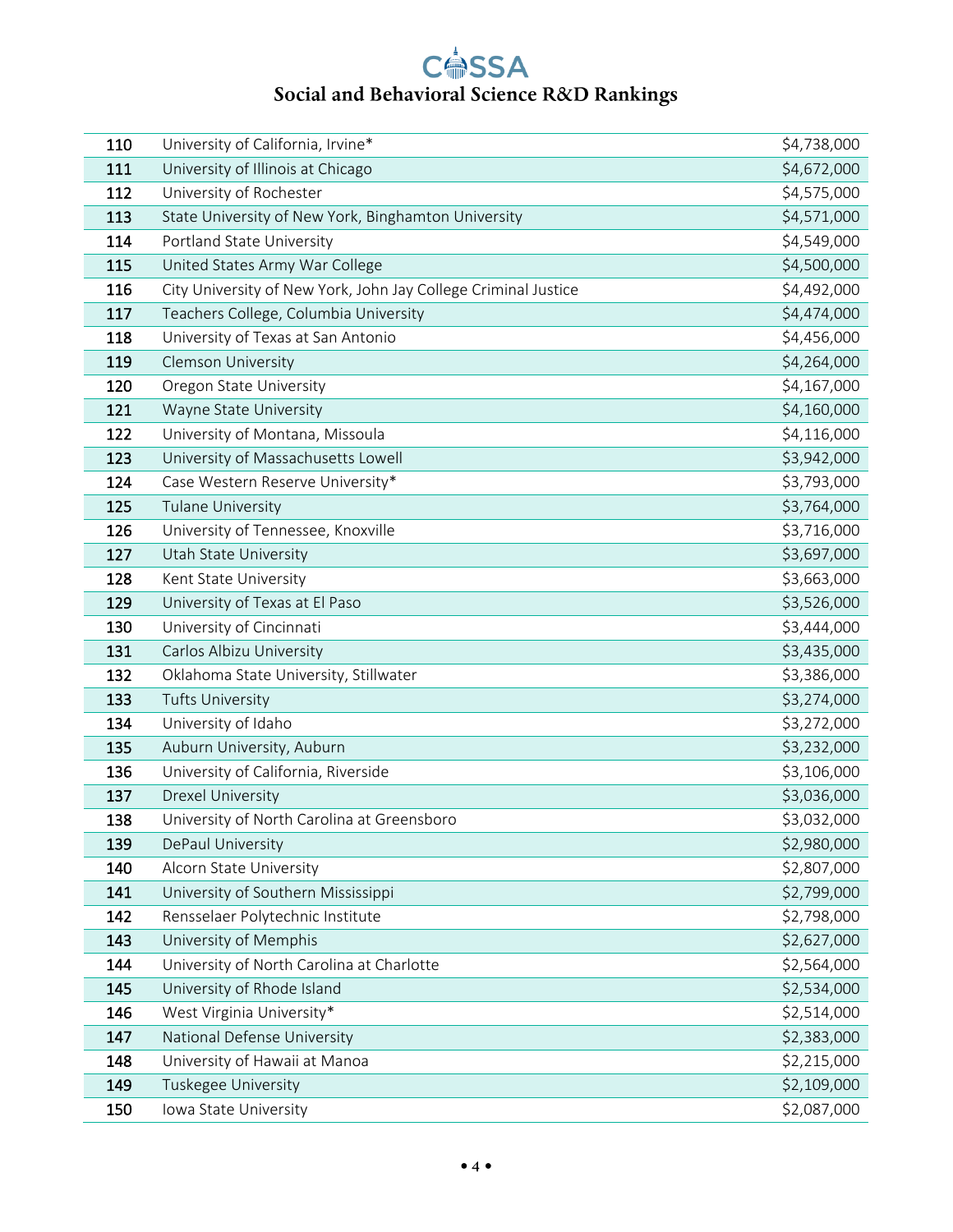| 151 | <b>Boise State University</b>                                                   | \$2,038,000 |
|-----|---------------------------------------------------------------------------------|-------------|
| 152 | University of Southern Maine                                                    | \$2,034,000 |
| 153 | Howard University                                                               | \$1,968,000 |
| 154 | University of Vermont                                                           | \$1,913,000 |
| 155 | Rush University                                                                 | \$1,905,000 |
| 155 | University of Alaska Fairbanks                                                  | \$1,905,000 |
| 157 | Rutgers, The State University of New Jersey, Newark                             | \$1,887,000 |
| 158 | Fordham University                                                              | \$1,877,000 |
| 159 | University of Arkansas, Fayetteville                                            | \$1,862,000 |
| 160 | California State University, Long Beach                                         | \$1,839,000 |
| 161 | Old Dominion University                                                         | \$1,829,000 |
| 162 | Loyola University Chicago                                                       | \$1,821,000 |
| 162 | Texas Tech University                                                           | \$1,821,000 |
| 164 | University of Alaska Anchorage                                                  | \$1,746,000 |
| 165 | University of Colorado Denver and Anschutz Medical Campus                       | \$1,745,000 |
| 166 | California State University, San Marcos                                         | \$1,724,000 |
| 167 | San Francisco State University                                                  | \$1,646,000 |
| 168 | Louisiana State University, Baton Rouge                                         | \$1,638,000 |
| 169 | City University of New York, Graduate Center                                    | \$1,631,000 |
| 170 | Miami University                                                                | \$1,600,000 |
| 171 | Worcester Polytechnic Institute                                                 | \$1,580,000 |
| 172 | East Carolina University                                                        | \$1,547,000 |
| 173 | University of Baltimore                                                         | \$1,540,000 |
| 174 | American Samoa Community College                                                | \$1,536,000 |
| 175 | Chapman University                                                              | \$1,490,000 |
| 176 | University of Alabama in Huntsville                                             | \$1,449,000 |
| 177 | Ohio University                                                                 | \$1,415,000 |
| 178 | Wright State University                                                         | \$1,303,000 |
| 179 | Florida Atlantic University                                                     | \$1,300,000 |
| 180 | City University of New York, Graduate School of Public Health and Health Policy | \$1,278,000 |
| 181 | California State University, Los Angeles                                        | \$1,272,000 |
| 182 | Southern Methodist University                                                   | \$1,263,000 |
| 183 | <b>Barnard College</b>                                                          | \$1,259,000 |
| 184 | University of North Texas, Denton                                               | \$1,193,000 |
| 185 | City University of New York, Queens College                                     | \$1,172,000 |
| 186 | Sam Houston State University                                                    | \$1,074,000 |
| 187 | University of Mississippi                                                       | \$1,050,000 |
| 188 | Northwest Indian College                                                        | \$1,044,000 |
| 189 | South Dakota State University                                                   | \$1,037,000 |
| 190 | Bowling Green State University                                                  | \$1,035,000 |
| 191 | City University of New York, Brooklyn College                                   | \$1,029,000 |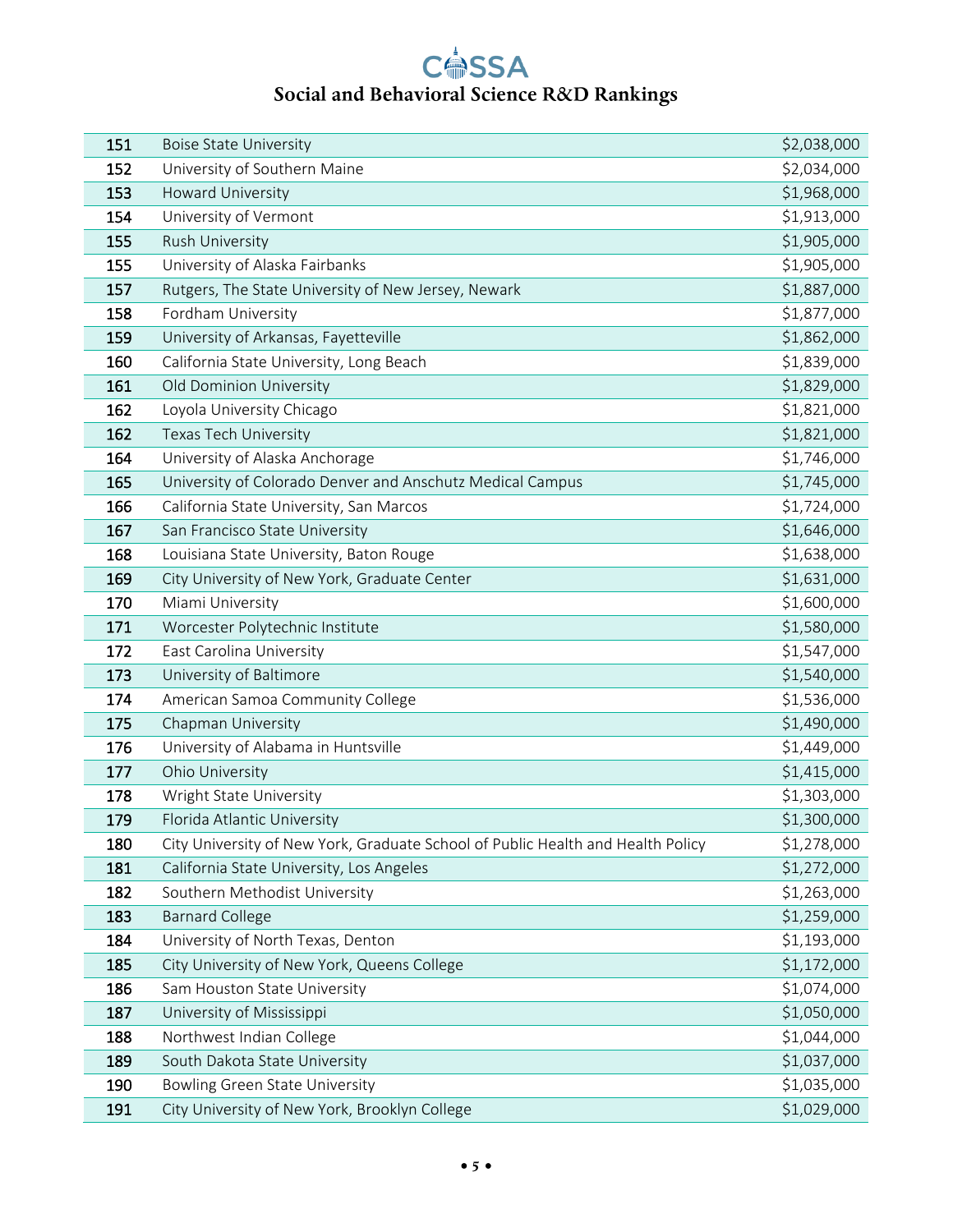| 192 | Wellesley College                                        | \$990,000 |
|-----|----------------------------------------------------------|-----------|
| 193 | California State University, Northridge                  | \$964,000 |
| 194 | University of Illinois at Springfield                    | \$959,000 |
| 194 | University of Wyoming                                    | \$959,000 |
| 196 | Northern Illinois University                             | \$934,000 |
| 197 | Brigham Young University, Provo                          | \$907,000 |
| 198 | Fielding Graduate University                             | \$906,000 |
| 199 | Northern Arizona University                              | \$893,000 |
| 200 | University of Northern Iowa                              | \$867,000 |
| 201 | <b>Gallaudet University</b>                              | \$858,000 |
| 202 | Colorado School of Mines                                 | \$850,000 |
| 203 | Davidson College                                         | \$836,000 |
| 204 | University of Nebraska at Omaha                          | \$801,000 |
| 205 | University of New Orleans                                | \$795,000 |
| 206 | California State University, San Bernardino              | \$777,000 |
| 207 | University of California, Santa Cruz                     | \$765,000 |
| 208 | Clark University                                         | \$748,000 |
| 209 | Rowan University                                         | \$741,000 |
| 210 | Naval War College                                        | \$724,000 |
| 211 | Spelman College                                          | \$717,000 |
| 212 | Wesleyan University                                      | \$716,000 |
| 213 | Hampton University                                       | \$710,000 |
| 214 | University of Maryland Eastern Shore                     | \$695,000 |
| 215 | University of South Florida St. Petersburg               | \$637,000 |
| 216 | Claremont Graduate University                            | \$635,000 |
| 217 | University of Richmond                                   | \$630,000 |
| 218 | University of California, Merced                         | \$609,000 |
| 219 | Rochester Institute of Technology                        | \$600,000 |
| 220 | Northwestern State University of Louisiana               | \$597,000 |
| 220 | University of Texas at Dallas                            | \$597,000 |
| 222 | Suffolk University                                       | \$584,000 |
| 223 | City University of New York City College                 | \$579,000 |
| 223 | Wichita State University                                 | \$579,000 |
| 225 | Michigan Technological University                        | \$570,000 |
| 225 | New Mexico State University                              | \$570,000 |
| 227 | University of Texas at Arlington                         | \$567,000 |
| 228 | Eastern Washington University                            | \$562,000 |
| 229 | California Polytechnic State University, San Luis Obispo | \$555,000 |
| 229 | William Paterson University                              | \$555,000 |
| 231 | City University of New York, Baruch College              | \$553,000 |
| 232 | Rhode Island College                                     | \$551,000 |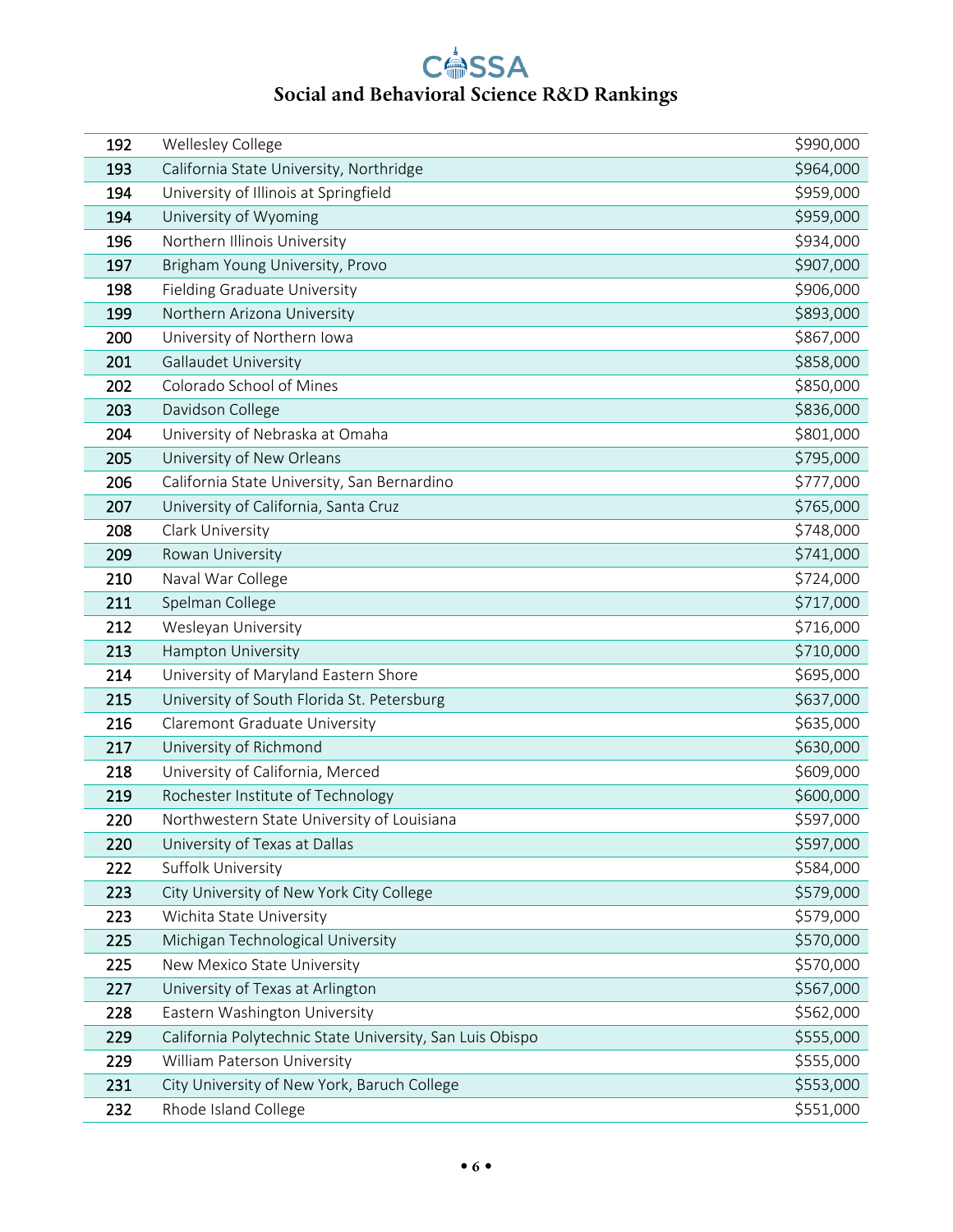| 233 | James Madison University                         | \$545,000 |
|-----|--------------------------------------------------|-----------|
| 234 | Saint Louis University                           | \$542,000 |
| 235 | University of Missouri, Saint Louis              | \$540,000 |
| 236 | Florida Institute of Technology                  | \$537,000 |
| 237 | <b>Baylor University</b>                         | \$533,000 |
| 238 | University of Maine                              | \$529,000 |
| 239 | Catholic University of America                   | \$528,000 |
| 240 | Louisiana Tech University                        | \$512,000 |
| 241 | University of Nevada, Las Vegas                  | \$489,000 |
| 242 | Idaho State University                           | \$465,000 |
| 243 | University of North Texas, Health Science Center | \$456,000 |
| 244 | Loyola Marymount University                      | \$447,000 |
| 245 | New School                                       | \$444,000 |
| 245 | Villanova University                             | \$444,000 |
| 247 | Cleveland State University                       | \$443,000 |
| 248 | Central Michigan University                      | \$439,000 |
| 248 | University of North Carolina at Wilmington       | \$439,000 |
| 250 | St. Edward's University                          | \$420,000 |
| 250 | University of North Dakota                       | \$420,000 |
| 252 | John Carroll University                          | \$413,000 |
| 253 | Montana State University, Bozeman                | \$403,000 |
| 254 | California State University, Bakersfield         | \$397,000 |
| 255 | Lehigh University                                | \$396,000 |
| 256 | California State University, Chico               | \$385,000 |
| 256 | University of New Haven                          | \$385,000 |
| 258 | <b>Ball State University</b>                     | \$384,000 |
| 259 | Nova Southeastern University                     | \$374,000 |
| 260 | University of South Alabama                      | \$365,000 |
| 261 | Western Washington University                    | \$364,000 |
| 262 | Mount Holyoke College                            | \$351,000 |
| 263 | Northland College                                | \$337,000 |
| 264 | Embry-Riddle Aeronautical University             | \$336,000 |
| 264 | North Carolina Central University                | \$336,000 |
| 266 | Lewis-Clark State College                        | \$331,000 |
| 267 | University of Puerto Rico at Cayey               | \$330,000 |
| 268 | University of Texas of the Permian Basin         | \$326,000 |
| 269 | City University of New York, Lehman College      | \$313,000 |
| 269 | University of Missouri, Kansas City              | \$313,000 |
| 271 | Middlebury College                               | \$310,000 |
| 272 | California State University, Fresno              | \$309,000 |
| 272 | Northern Kentucky University                     | \$309,000 |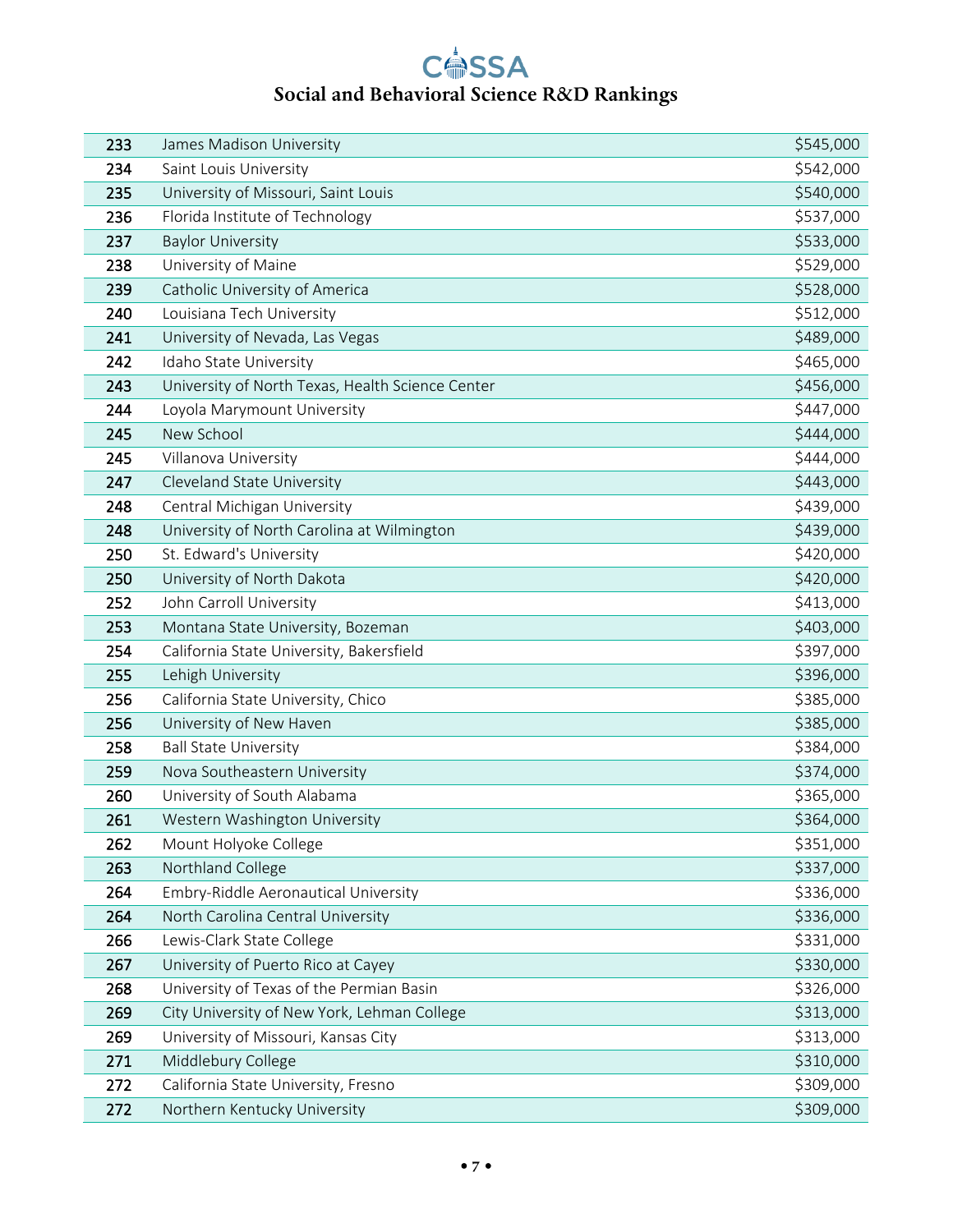| 272 | University of Toledo                                  | \$309,000 |
|-----|-------------------------------------------------------|-----------|
| 275 | Alabama A&M University                                | \$308,000 |
| 276 | University of Northern Colorado                       | \$301,000 |
| 277 | United States Air Force Academy                       | \$292,000 |
| 278 | Franklin and Marshall College                         | \$291,000 |
| 278 | Salisbury University                                  | \$291,000 |
| 280 | City University of New York, College of Staten Island | \$288,000 |
| 281 | Missouri State University                             | \$287,000 |
| 282 | Western Carolina University                           | \$286,000 |
| 283 | Montclair State University                            | \$285,000 |
| 284 | New Jersey Institute of Technology                    | \$283,000 |
| 285 | Creighton University                                  | \$276,000 |
| 286 | University of Colorado Colorado Springs               | \$272,000 |
| 287 | Fairleigh Dickinson University                        | \$267,000 |
| 288 | Ramapo College of New Jersey                          | \$263,000 |
| 289 | Appalachian State University                          | \$258,000 |
| 290 | Vassar College                                        | \$256,000 |
| 291 | Winston-Salem State University                        | \$252,000 |
| 292 | Tennessee State University                            | \$249,000 |
| 293 | California State University, Sacramento               | \$246,000 |
| 294 | Pepperdine University                                 | \$244,000 |
| 295 | Florida Agricultural and Mechanical University        | \$242,000 |
| 296 | Roger Williams University                             | \$241,000 |
| 297 | Connecticut College                                   | \$239,000 |
| 298 | Texas Christian University                            | \$235,000 |
| 299 | Towson University                                     | \$233,000 |
| 300 | University of the Virgin Islands                      | \$228,000 |
| 301 | <b>Bates College</b>                                  | \$227,000 |
| 301 | Southern Connecticut State University                 | \$227,000 |
| 303 | Delaware State University                             | \$225,000 |
| 304 | Southeastern Louisiana University                     | \$224,000 |
| 305 | <b>Bowdoin College</b>                                | \$220,000 |
| 306 | Morehead State University                             | \$219,000 |
| 306 | University of San Diego                               | \$219,000 |
| 308 | Southern University and A&M College, Baton Rouge      | \$216,000 |
| 309 | Arkansas Tech University                              | \$210,000 |
| 309 | Indiana University of Pennsylvania                    | \$210,000 |
| 309 | Northern Michigan University                          | \$210,000 |
| 312 | <b>Trinity University</b>                             | \$209,000 |
| 313 | Illinois State University                             | \$208,000 |
| 313 | Southern Illinois University, Carbondale              | \$208,000 |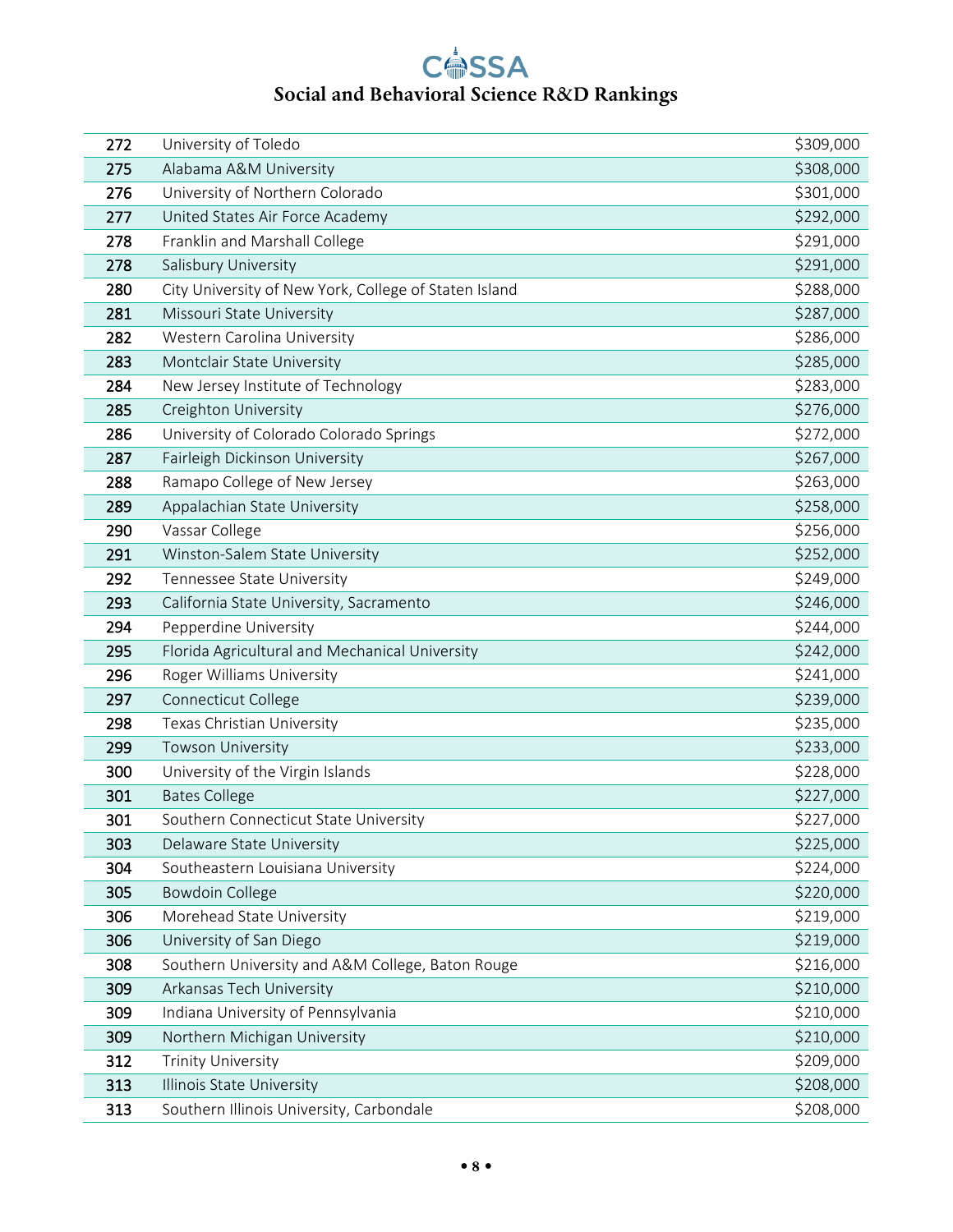| 313 | Texas A&M University-Commerce                                         | \$208,000 |
|-----|-----------------------------------------------------------------------|-----------|
| 316 | Central Connecticut State University                                  | \$206,000 |
| 317 | Marquette University                                                  | \$202,000 |
| 318 | Skidmore College                                                      | \$201,000 |
| 319 | California State University, Dominguez Hills                          | \$200,000 |
| 320 | University of Dayton                                                  | \$198,000 |
| 321 | California State University, East Bay                                 | \$197,000 |
| 321 | Saint Joseph's University                                             | \$197,000 |
| 323 | Gettysburg College                                                    | \$193,000 |
| 323 | Hawaii Pacific University                                             | \$193,000 |
| 325 | Oakland University                                                    | \$191,000 |
| 326 | Western Kentucky University                                           | \$187,000 |
| 327 | Palo Alto University                                                  | \$179,000 |
| 328 | <b>MCPHS University</b>                                               | \$177,000 |
| 329 | Missouri University of Science and Technology                         | \$173,000 |
| 329 | Pomona College                                                        | \$173,000 |
| 331 | Western Michigan University and Homer Stryker M.D. School of Medicine | \$171,000 |
| 332 | Ithaca College                                                        | \$165,000 |
| 333 | Smith College                                                         | \$164,000 |
| 334 | University of Puerto Rico at Mayaguez                                 | \$163,000 |
| 335 | Carleton College                                                      | \$162,000 |
| 336 | D'Youville College                                                    | \$161,000 |
| 337 | Des Moines University                                                 | \$159,000 |
| 338 | Stephen F. Austin State University                                    | \$155,000 |
| 339 | University of Guam                                                    | \$154,000 |
| 340 | University of Tulsa                                                   | \$152,000 |
| 341 | State University of New York College, Buffalo State                   | \$150,000 |
| 342 | University of Detroit Mercy                                           | \$149,000 |
| 343 | University of Louisiana at Monroe                                     | \$143,000 |
| 344 | University of Houston-Clear Lake                                      | \$139,000 |
| 345 | Middle Tennessee State University                                     | \$133,000 |
| 345 | Saint Martin's University                                             | \$133,000 |
| 345 | University of West Florida                                            | \$133,000 |
| 348 | Lawrence University                                                   | \$132,000 |
| 348 | Seattle University                                                    | \$132,000 |
| 350 | State University of New York College, Geneseo                         | \$129,000 |
| 351 | University of North Florida                                           | \$128,000 |
| 351 | University of South Dakota                                            | \$128,000 |
| 351 | Wake Forest University                                                | \$128,000 |
| 354 | University of Puerto Rico at Rio Piedras                              | \$127,000 |
| 355 | Furman University                                                     | \$126,000 |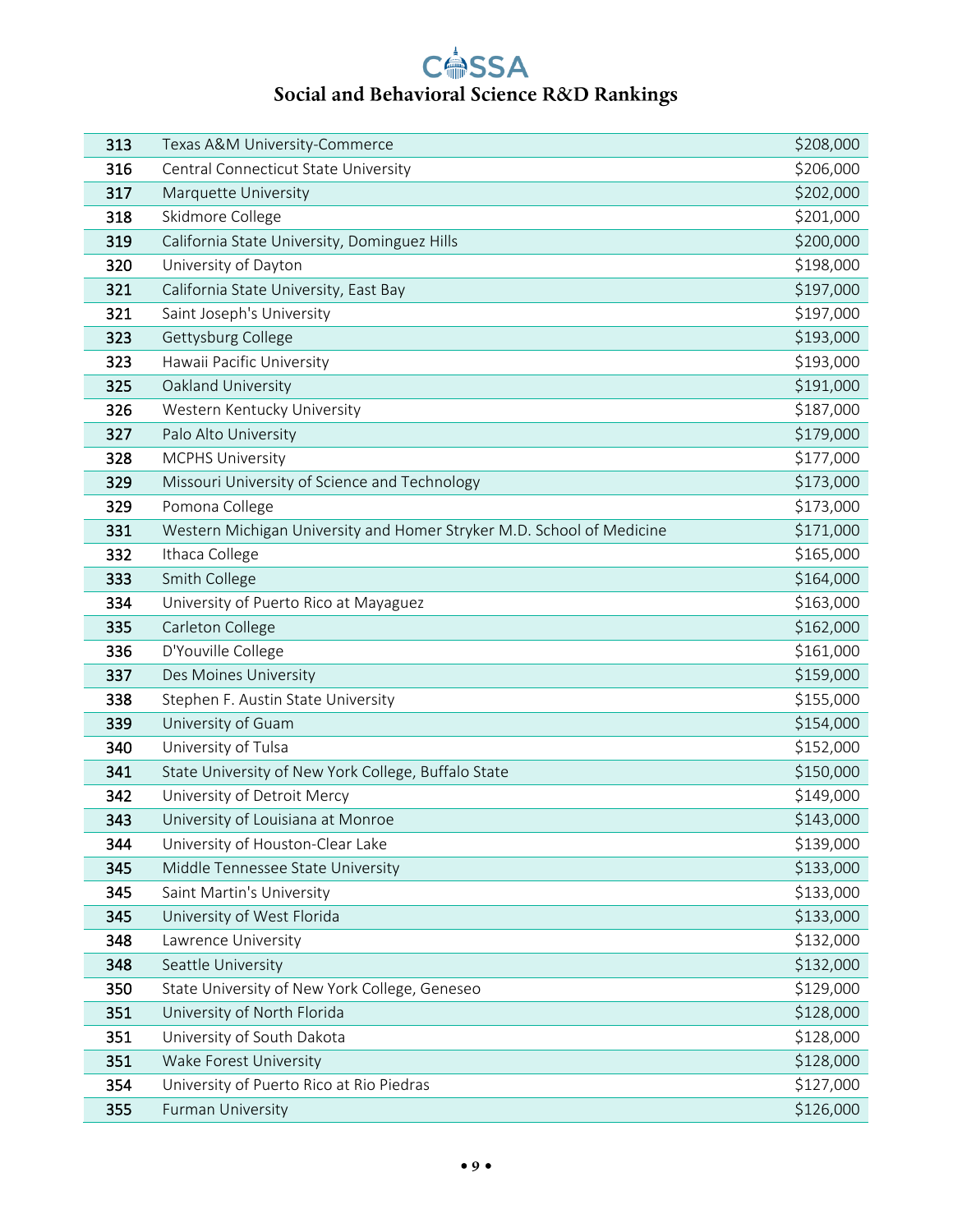| 355 | Stetson University                                    | \$126,000 |
|-----|-------------------------------------------------------|-----------|
| 357 | Morgan State University                               | \$122,000 |
| 357 | University of Wisconsin-Eau Claire                    | \$122,000 |
| 359 | Missouri Western State University                     | \$121,000 |
| 359 | Willamette University                                 | \$121,000 |
| 361 | Swarthmore College                                    | \$120,000 |
| 362 | <b>Grand Valley State University</b>                  | \$117,000 |
| 363 | Florida Gulf Coast University                         | \$116,000 |
| 363 | Lafayette College                                     | \$116,000 |
| 363 | University of Hawaii at Hilo                          | \$116,000 |
| 366 | Chicago State University                              | \$111,000 |
| 367 | <b>Emporia State University</b>                       | \$110,000 |
| 368 | Purdue University, Fort Wayne                         | \$108,000 |
| 369 | Saint Michael's College                               | \$106,000 |
| 370 | Haverford College                                     | \$105,000 |
| 371 | University of Puerto Rico at Humacao                  | \$101,000 |
| 372 | California State University, Fullerton                | \$99,000  |
| 372 | Pittsburg State University                            | \$99,000  |
| 374 | Oberlin College                                       | \$98,000  |
| 375 | Santa Clara University                                | \$97,000  |
| 375 | University of Washington, Tacoma                      | \$97,000  |
| 377 | Bloomsburg University of Pennsylvania                 | \$96,000  |
| 377 | St. Mary's College of Maryland                        | \$96,000  |
| 379 | Claremont McKenna College                             | \$94,000  |
| 379 | Cornell College                                       | \$94,000  |
| 379 | Southern Oregon University                            | \$94,000  |
| 379 | University of Tennessee, Chattanooga                  | \$94,000  |
| 383 | Reed College                                          | \$93,000  |
| 384 | University of Wisconsin-La Crosse                     | \$91,000  |
| 385 | Dordt University                                      | \$88,000  |
| 385 | Illinois Institute of Technology                      | \$88,000  |
| 387 | Arkansas State University, Jonesboro                  | \$87,000  |
| 387 | Oklahoma State University, Center for Health Sciences | \$87,000  |
| 389 | Ohio Northern University                              | \$86,000  |
| 389 | Texas A&M University-Kingsville                       | \$86,000  |
| 391 | Clark Atlanta University                              | \$84,000  |
| 391 | <b>Emerson College</b>                                | \$84,000  |
| 391 | Pacific University                                    | \$84,000  |
| 394 | Rosalind Franklin University of Medicine and Science  | \$83,000  |
| 395 | Rutgers, The State University of New Jersey, Camden   | \$79,000  |
| 396 | Humboldt State University                             | \$76,000  |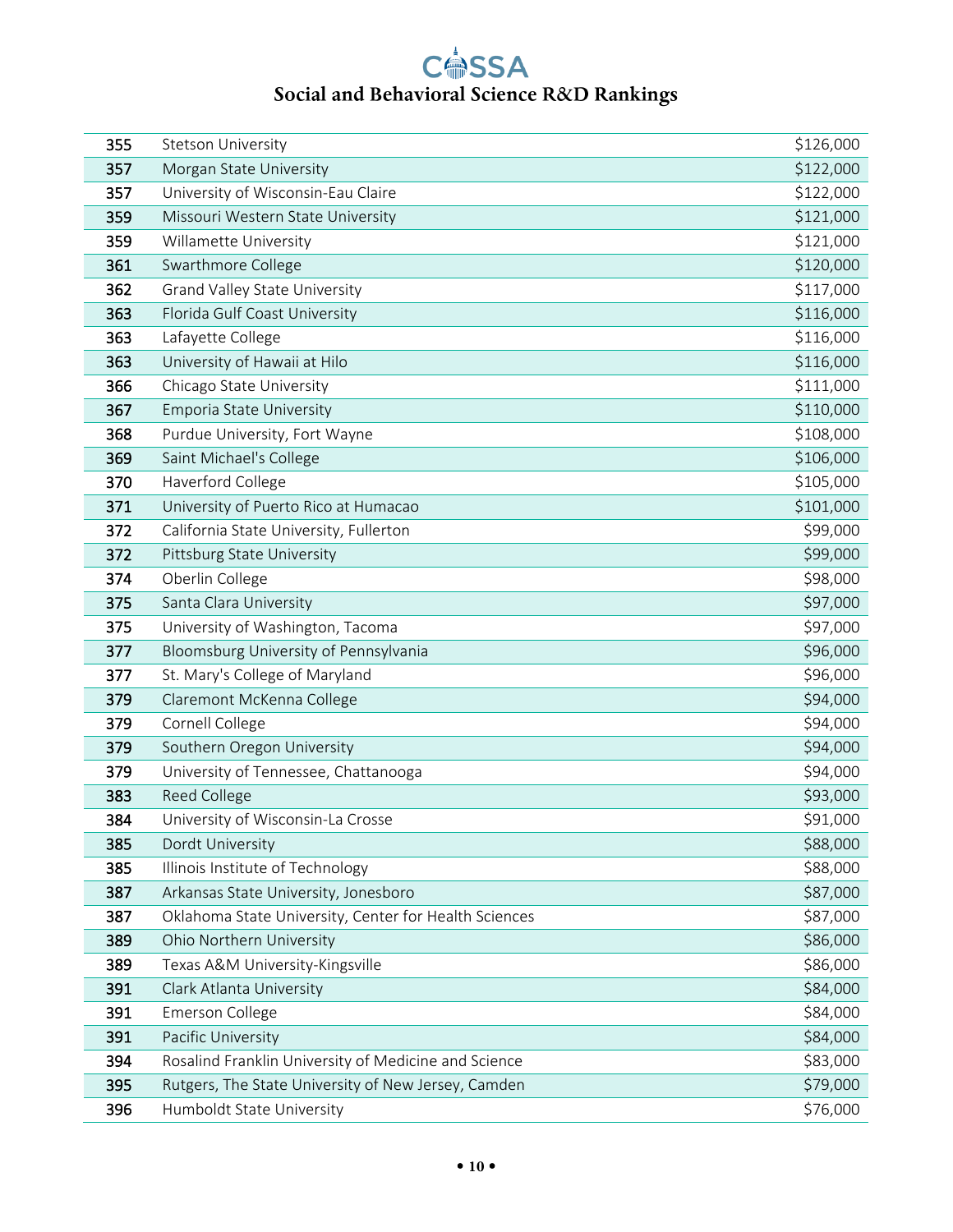| 396 | University of Akron                                        | \$76,000 |
|-----|------------------------------------------------------------|----------|
| 398 | <b>Bentley University</b>                                  | \$75,000 |
| 398 | Claflin University                                         | \$75,000 |
| 398 | Long Island University                                     | \$75,000 |
| 401 | Minnesota State University, Mankato                        | \$74,000 |
| 401 | University of North Carolina at Asheville                  | \$74,000 |
| 403 | University of Wisconsin-Stout                              | \$72,000 |
| 404 | Augusta University                                         | \$71,000 |
| 405 | Providence College                                         | \$70,000 |
| 405 | Seattle Pacific University                                 | \$70,000 |
| 407 | University of Wisconsin-Oshkosh                            | \$68,000 |
| 408 | University of Arkansas at Little Rock                      | \$67,000 |
| 409 | Elon University                                            | \$65,000 |
| 409 | University of San Francisco                                | \$65,000 |
| 411 | University of Portland                                     | \$63,000 |
| 412 | Washington and Lee University                              | \$61,000 |
| 413 | University of Maine Farmington, The                        | \$60,000 |
| 414 | Jackson State University                                   | \$59,000 |
| 414 | University of Maryland Center for Environmental Science    | \$59,000 |
| 416 | City University of New York, York College                  | \$58,000 |
| 416 | Texas A&M University-Corpus Christi                        | \$58,000 |
| 418 | North Carolina Agricultural and Technical State University | \$57,000 |
| 419 | East Tennessee State University                            | \$54,000 |
| 419 | Gustavus Adolphus College                                  | \$54,000 |
| 421 | Williams College                                           | \$53,000 |
| 422 | Amherst College                                            | \$50,000 |
| 422 | Christopher Newport University                             | \$50,000 |
| 422 | Hult International Business School                         | \$50,000 |
| 425 | Whitworth University                                       | \$49,000 |
| 426 | Berry College                                              | \$48,000 |
| 426 | Northeastern Illinois University                           | \$48,000 |
| 426 | United States Military Academy                             | \$48,000 |
| 429 | University of Hawaii Maui College                          | \$47,000 |
| 430 | Austin College                                             | \$46,000 |
| 430 | Salve Regina University                                    | \$46,000 |
| 430 | Trinity College, Hartford                                  | \$46,000 |
| 433 | Morehouse College                                          | \$45,000 |
| 433 | University of Wisconsin-Green Bay                          | \$45,000 |
| 435 | Youngstown State University                                | \$44,000 |
| 436 | Duquesne University                                        | \$43,000 |
| 436 | Plymouth State University                                  | \$43,000 |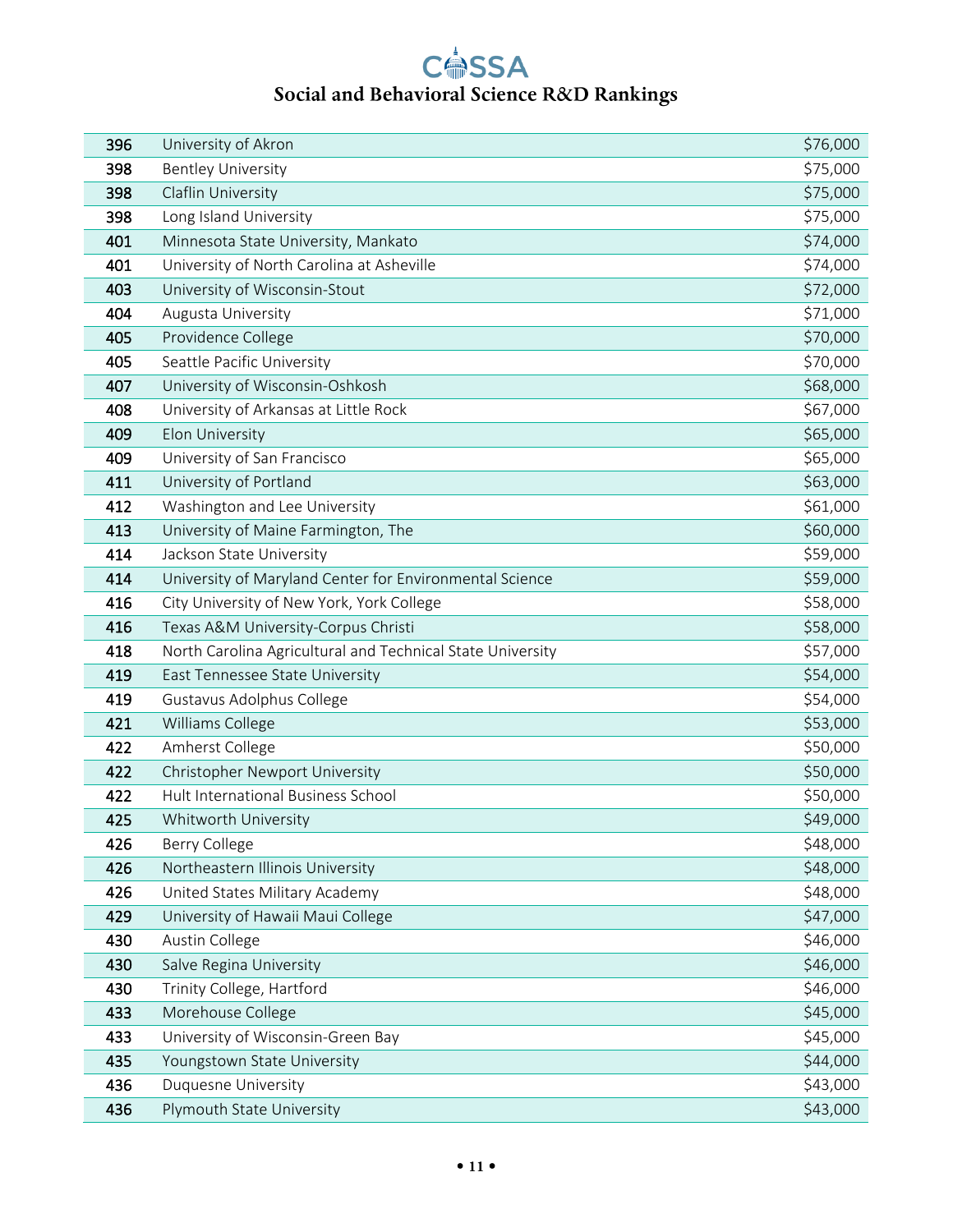| 438 | Fort Lewis College                                                         | \$42,000 |
|-----|----------------------------------------------------------------------------|----------|
| 438 | <b>Grambling State University</b>                                          | \$42,000 |
| 438 | University of St. Thomas (MN)                                              | \$42,000 |
| 441 | <b>Bucknell University</b>                                                 | \$41,000 |
| 441 | Dickinson College                                                          | \$41,000 |
| 441 | St. John's University, New York                                            | \$41,000 |
| 441 | United States Coast Guard Academy                                          | \$41,000 |
| 445 | California State University, Channel Islands                               | \$40,000 |
| 446 | West Chester University of Pennsylvania                                    | \$39,000 |
| 447 | Drake University                                                           | \$38,000 |
| 447 | Middle Georgia State University                                            | \$38,000 |
| 447 | <b>Quinnipiac University</b>                                               | \$38,000 |
| 447 | Texas A&M University-San Antonio                                           | \$38,000 |
| 447 | Widener University, Chester                                                | \$38,000 |
| 452 | Northeast Ohio Medical University                                          | \$35,000 |
| 452 | State University of New York, College at Brockport                         | \$35,000 |
| 454 | Bryn Mawr College                                                          | \$31,000 |
| 454 | University of Oklahoma, Tulsa                                              | \$31,000 |
| 456 | Citadel Military College of South Carolina                                 | \$30,000 |
| 456 | <b>Grinnell College</b>                                                    | \$30,000 |
| 458 | Colorado Mesa University                                                   | \$29,000 |
| 458 | University of Wisconsin-Platteville                                        | \$29,000 |
| 460 | Xavier University of Louisiana                                             | \$28,000 |
| 461 | McNeese State University                                                   | \$27,000 |
| 462 | Hamilton College                                                           | \$26,000 |
| 462 | State University of New York at New Paltz                                  | \$26,000 |
| 464 | State University of New York College of Environmental Science and Forestry | \$25,000 |
| 465 | Mercyhurst University                                                      | \$24,000 |
| 466 | <b>Elmhurst University</b>                                                 | \$23,000 |
| 466 | University of Puerto Rico, Aguadilla                                       | \$23,000 |
| 468 | Kennesaw State University                                                  | \$22,000 |
| 468 | Southwestern Oklahoma State University                                     | \$22,000 |
| 470 | <b>Butler University</b>                                                   | \$21,000 |
| 471 | Kalamazoo College                                                          | \$20,000 |
| 471 | Mercer University                                                          | \$20,000 |
| 471 | St. Lawrence University                                                    | \$20,000 |
| 471 | Valparaiso University                                                      | \$20,000 |
| 475 | <b>Biola University</b>                                                    | \$19,000 |
| 475 | Eastern Oregon University                                                  | \$19,000 |
| 475 | Southern Illinois University, Edwardsville                                 | \$19,000 |
| 475 | St. Olaf College                                                           | \$19,000 |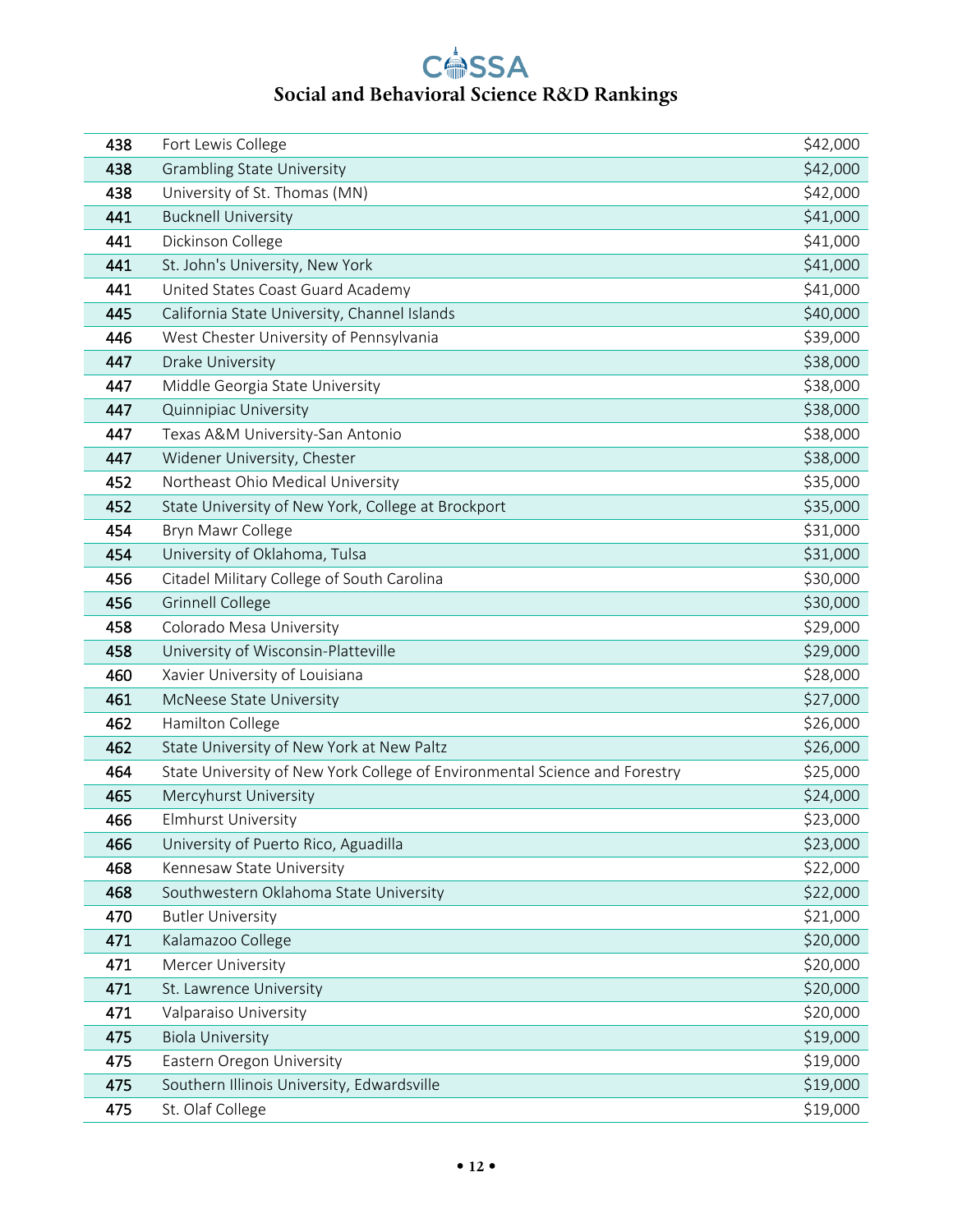| 475 | Susquehanna University                             | \$19,000 |
|-----|----------------------------------------------------|----------|
| 475 | University of Nebraska at Kearney                  | \$19,000 |
| 481 | Lipscomb University                                | \$18,000 |
| 481 | Millsaps College                                   | \$18,000 |
| 481 | Niagara University                                 | \$18,000 |
| 481 | Sul Ross State University                          | \$18,000 |
| 485 | Clarkson University                                | \$16,000 |
| 485 | Rhode Island School of Design                      | \$16,000 |
| 487 | Sewanee: The University of the South               | \$15,000 |
| 487 | University of Mary Washington                      | \$15,000 |
| 487 | Whitman College                                    | \$15,000 |
| 490 | <b>Bard College</b>                                | \$14,000 |
| 490 | Occidental College                                 | \$14,000 |
| 490 | Texas Woman's University                           | \$14,000 |
| 493 | Macalester College                                 | \$13,000 |
| 494 | College of the Holy Cross                          | \$12,000 |
| 494 | Mississippi Valley State University                | \$12,000 |
| 494 | New Jersey City University                         | \$12,000 |
| 494 | Saginaw Valley State University                    | \$12,000 |
| 494 | St. Cloud State University                         | \$12,000 |
| 494 | University of Hartford                             | \$12,000 |
| 500 | Pennsylvania State University, The, Berks          | \$11,000 |
| 500 | Radford University                                 | \$11,000 |
| 500 | University of Puerto Rico at Ponce                 | \$11,000 |
| 503 | Agnes Scott College                                | \$10,000 |
| 503 | Colgate University                                 | \$10,000 |
| 503 | Framingham State University                        | \$10,000 |
| 503 | Lamar University                                   | \$10,000 |
| 503 | Pennsylvania State University, Harrisburg          | \$10,000 |
| 503 | State University of New York College, Old Westbury | \$10,000 |
| 503 | University of South Florida Sarasota-Manatee       | \$10,000 |
| 503 | University of Texas Rio Grande Valley              | \$10,000 |
| 503 | Western Colorado University                        | \$10,000 |
| 512 | Georgia Southern University                        | \$9,000  |
| 513 | Eastern Kentucky University                        | \$8,000  |
| 514 | California State University, Stanislaus            | \$7,000  |
| 514 | University of Massachusetts central office         | \$7,000  |
| 514 | University of Minnesota, Duluth                    | \$7,000  |
| 514 | University of Washington, Bothell                  | \$7,000  |
| 518 | Colorado College                                   | \$6,000  |
| 518 | Georgia College and State University               | \$6,000  |